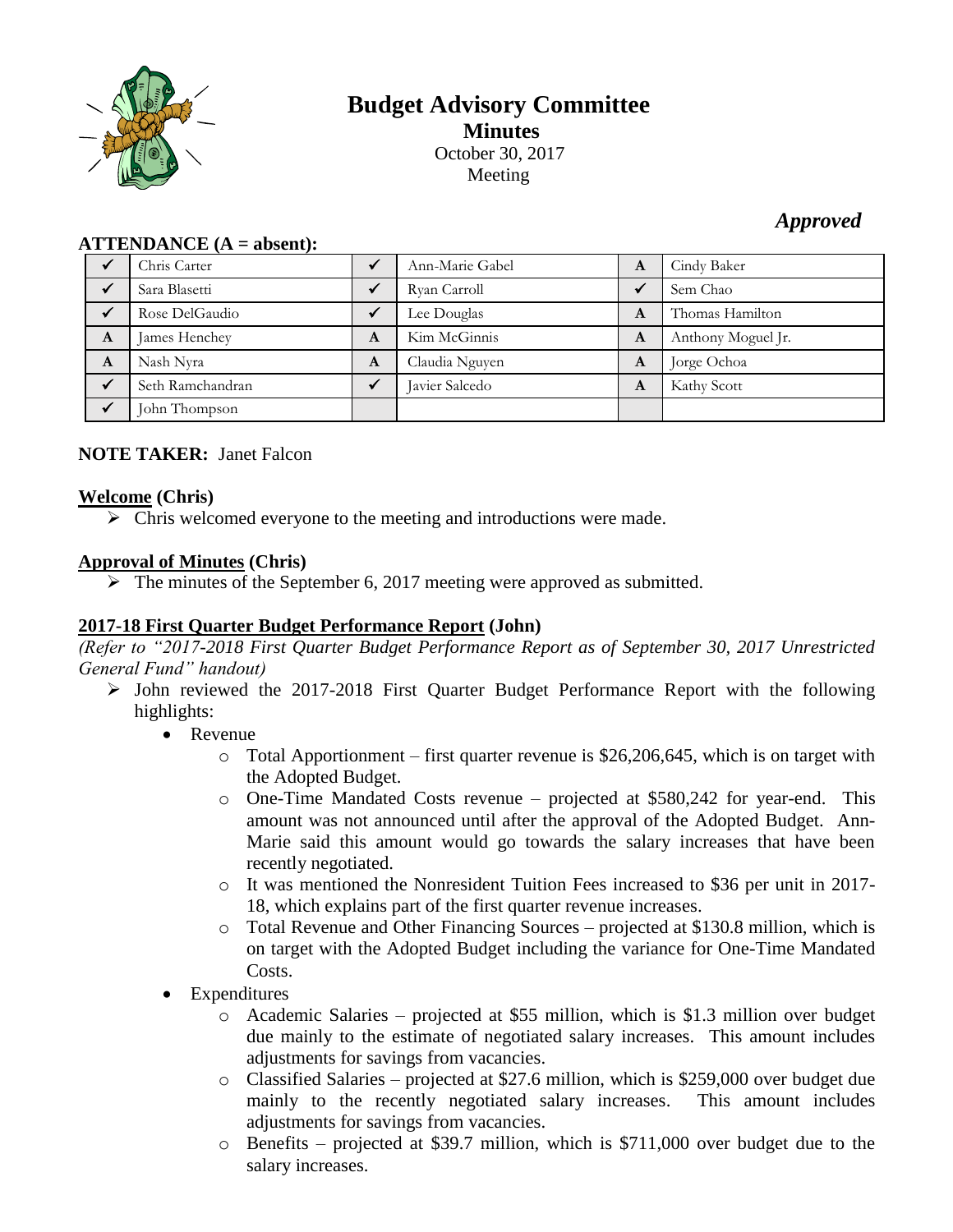- o Non-salary accounts are difficult to project at this point, so they are generally projected to be equal to the current budget.
- $\circ$  Total Expenditures & Other Outgo projected at \$141.2 million, which is \$2.3 million over budget. This amount is mainly due to the increase in salaries and benefits.
- o A new section has been added to account for One-time Expenditures for Mandated Costs and Business Process Reviews – projected at \$5 million.
- o Operating (Deficit) projected at (\$10.4 million), which is the net of the projected revenue less expenditures. This amount is an increase to the Adopted Budget deficit of \$1.7 million. The current budget reflects a deficit of \$8.8 million. Segmenting \$5 million in One-Time Mandated Costs shows a budgeted structural deficit to the District of \$3.8 million.
- o Reserves are projected to be \$20 million.
- This report will be presented to the Board of Trustees on November 14, 2017.
- Ryan asked for clarification on the BOG Fee Waivers Administration. John said this amount is usually tied to the fall and spring semesters with some minor adjustments throughout the year. The committee was reminded the Board of Governors (BOG) Fee Waiver will be called the California Promise Waiver in the future. Approximately 65-75% of the students at LBCC qualify for the waiver.
- Lee asked about the One-Time Mandated Costs and if those funds would be allocated for instructional costs. Ann-Marie said the amount received for 2017-18 would go towards salary offsets for the recently negotiated salary increases.
- Sara asked about the Capital Projects Fund (Rent from East Campus) line item. This line item for approximately \$320,000 is the projected rental income for the property on Los Coyotes. This property is being sold and is currently in escrow. Sara asked about the loss of this revenue in the future. Ann-Marie responded by saying the District is asking the Chancellor's Office for a waiver to utilize some of the proceeds to put into the District's irrevocable trust fund for retiree benefits (health and welfare benefits). If approved, this will reduce the amount of money the District is required to contribute on an annual basis in order to fund retiree benefits. It is estimated the District will be able to reduce the annual contribution by \$450,000. The District is required to contribute \$5.4 million, based on the 2015 Actuarial Study, on an annual basis for retiree benefits. This amount would be reduced to approximately \$5 million if the waiver is approved by the Chancellor's Office. The District is planning to deposit approximately \$10 million into the irrevocable trust fund with a portion of the proceeds from the sale of the property. Proceeds from the sale of a property are usually required to be used for Capital Outlay. Since the District has funds available from the passing of the local bond Measure LB, Ann-Marie has requested the special waiver from the Chancellor's Office to benefit the District by other means. The Chancellor's Office is reviewing the request. Sara asked how many years this plan will be used to offset expenses. Ann-Marie said this is estimated to be ongoing until the retiree benefit fund is fully funded. The bi-annual actuarial study will adjust the annual contribution amount into the future.
- Sara asked how the District plans to reach a fully funded retiree benefit fund. John said the District's current obligation is approximately \$40 million to fully fund the retiree benefit fund. The District currently has over \$7 million in the irrevocable trust fund. The District has approximately \$19 million in the retiree fund at LACOE. This amount is held outside of the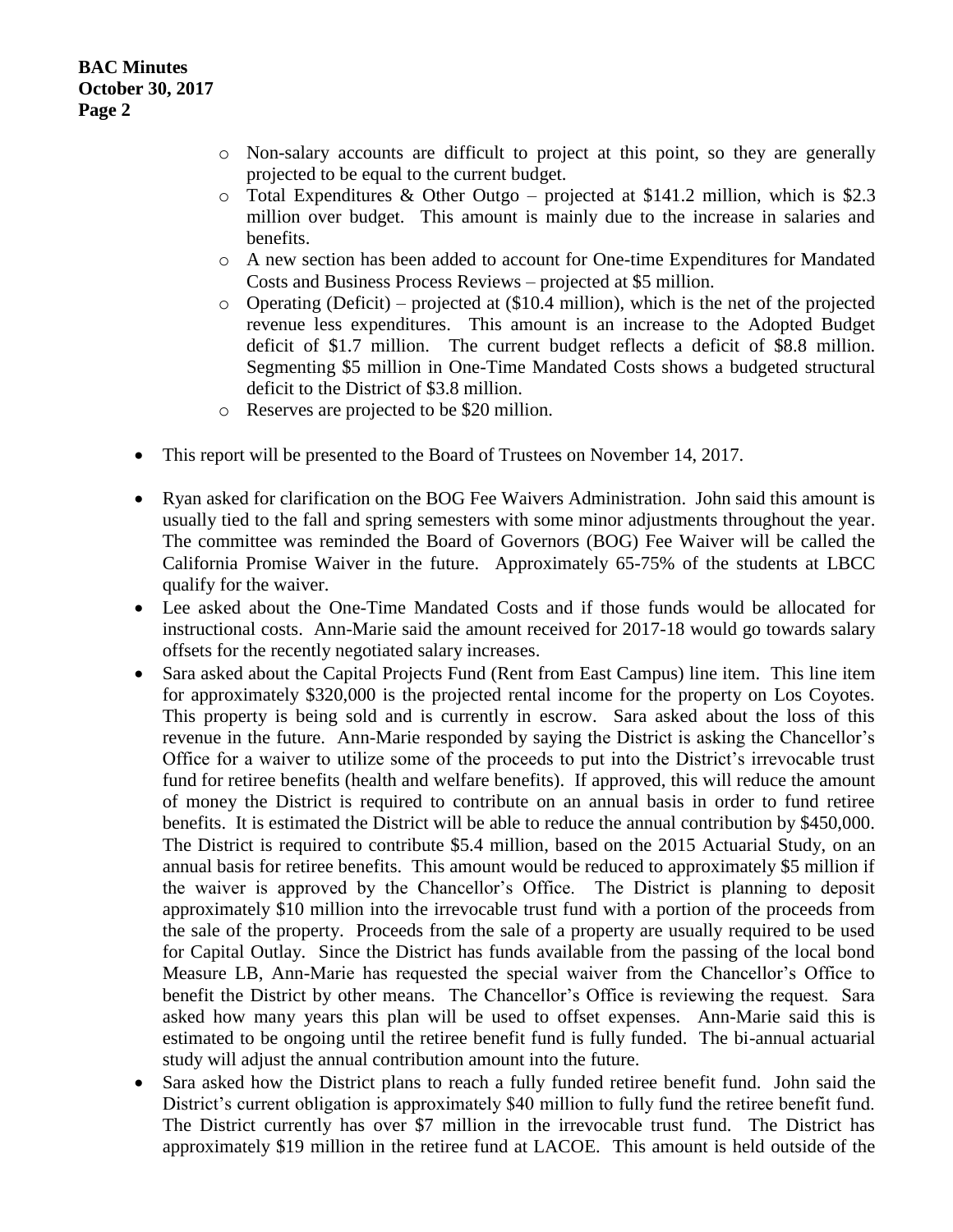irrevocable trust fund for the option of cash flow purposes. The funds earn interest in this account and the funds are managed by Futuris.

- Sara was concerned about the future and asked what the long term plan is regarding the loss of this revenue. Ann-Marie said the long term plan is to deposit the funds into the irrevocable trust for retiree benefits and follow the recommendations of the actuary.
- Lee asked for more information about the Business Process Reviews. Ann-Marie said the District is working within the Financial Aid, Academic Services, and Purchasing departments. This year work will begin in the benefit administration department and Accounts Payable to be able to authorize invoices online. The District is also using these funds to help with the Guided Pathways project. The total budget is \$5 million until it is spent. The funds were originally student services focused and now there is a shift to the Senior Leadership Team (SLOT) projects and the Strategic Plan.
- John mentioned the District is projecting to be in Stabilization funding for 2017-18.

#### **Revision to BAC Charge (Ann-Marie)**

*(Refer to "BAC Charge and Membership" handout)*

- $\triangleright$  Ann-Marie reviewed the proposed changes to the BAC Charge. These changes update the charge with the new language to state the new name for the President's Cabinet, current title changes, add a Classified Senate Representative, remove the Executive Vice President of CAED, and the removal of having meetings at the north and south side of the LAC campus as the size of the committee has outgrown the typical meeting space.
- $\triangleright$  The Charge and Membership revisions were approved as proposed.

#### **State Budget Update (Ann-Marie)**

*(Refer to "Community College Update" and email handouts)*

 Ann-Marie drew attention to the Chancellor's Office 2018-19 Budget Request. Overall, the Chancellor's Office is requesting \$591 million for the 2018-19 fiscal year. Each of the line items are tied to the Vision Statement from the Chancellor's Office. This includes the following:

| 2018-19 System Budget Request (Dollars in millions) | Amount |
|-----------------------------------------------------|--------|
|                                                     |        |
| General Operating Expense (Base Allocation)         | \$200  |
| COLA (2.15%)                                        | 148    |
| Access/Growth (1%)                                  | 63     |
| Project FLOW                                        |        |
| FT Faculty Support                                  | 75     |
| <b>PT</b> Faculty                                   | 25     |
| Cal Grant                                           |        |
| <b>Basic Skills</b>                                 | 25     |
| <b>Professional Development</b>                     | 25     |
| <b>CCCCO</b> Staffing & Support                     |        |
| <b>Adult Education Data Sharing</b>                 |        |
| <b>Integration of Student Support Services</b>      |        |
| <b>Equal Employment Opportunity</b>                 | 5      |
| <b>College Promise</b>                              | 25     |
| Total                                               | \$591  |